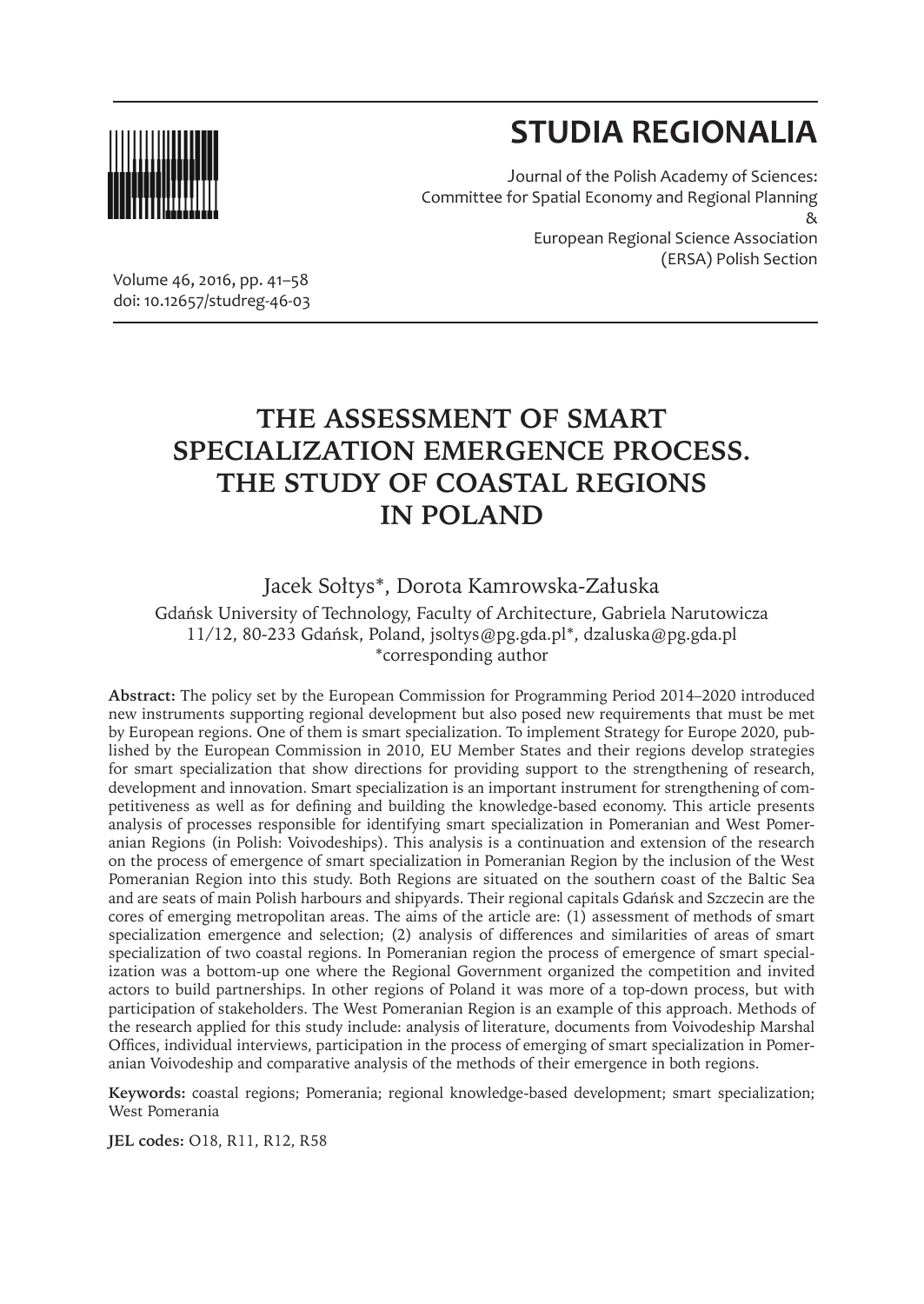### **1. Introduction**

The concept of smart specialization is relatively new but it already took its place as an important instrument for creating innovation strategy at the state and regional level, as well as for defining and building a knowledge-based economy (David et al. 2009). There is a growing number of publications analysing both in theory and in practice possibilities of implementation of smart specialization as political instrument, but also show challenges and the difficulties involved in its implementation (McCann & Ortega-Argilés 2013; David et al. 2009; Foray et al. 2011).

The term smart specialization is present in a number of strategic development documents in the European Union. It implies the need for countries and regions to specialize, as well as focus the development of innovation in areas that are consistent with their endogenous potentials (European Commission 2010). Identification of smart specialization is a prerequisite (ex-ante) for the regions to have access to the European Regional Development Fund (ERDF) and the European Agricultural Fund for Rural Development (EAFRD).

The Polish Ministry of Regional Development took measures to create a system of strategic documents at the national, and regional levels, which will be the justification for the choice of instruments to support and ensure the attainment of that condition in the regulation for programs for the period 2014–2020. On 8th April 2014 the Council of Ministers adopted the Enterprise Development Program, which is an integral part of the National Smart Specialization Strategy (national RIS3). The document presents the analytical process of selecting smart specialization at the national level (areas of R & I) (Ministerstwo Gospodarki… 2014).

Research and innovation strategies (RIS3) for smart specialization should be a determinant of innovative development for the regions. The mode of action in determining these priorities for RIS3 at regional level has been termed the entrepreneurial process of discovery, a bottom-up, evidence-based learning process for discovering the R&I activities or niches, in which a region can expect to excel (Fotakis et al. 2014).

This article presents analysis of processes of smart specialization emergence in Pomeranian and West Pomeranian Voivodeships (in Polish: województwo). These analysis is a continuation and extension of the research on the process of emergence of smart specialization in Pomeranian Region by the inclusion of the West Pomeranian Region into this study. Both Regions are situated on the southern coast of the Baltic Sea and are seats of main Polish harbours and shipyards. Their regional capitals Gdańsk and Szczecin are the cores of emerging metropolitan areas which are economic engines of polish economy.

The aims of the article are:

- assessment of methods of smart specialization emergence and selection;
- analyses of differences and similarities of areas of smart specialization of two coastal regions with particular emphasis on the specifics of the seaside location and endogenous potential of both regions.

Methods of the research applied for this study includes: analysis of literature and documents from Voivodeship Marshal Offices, individual interviews, participation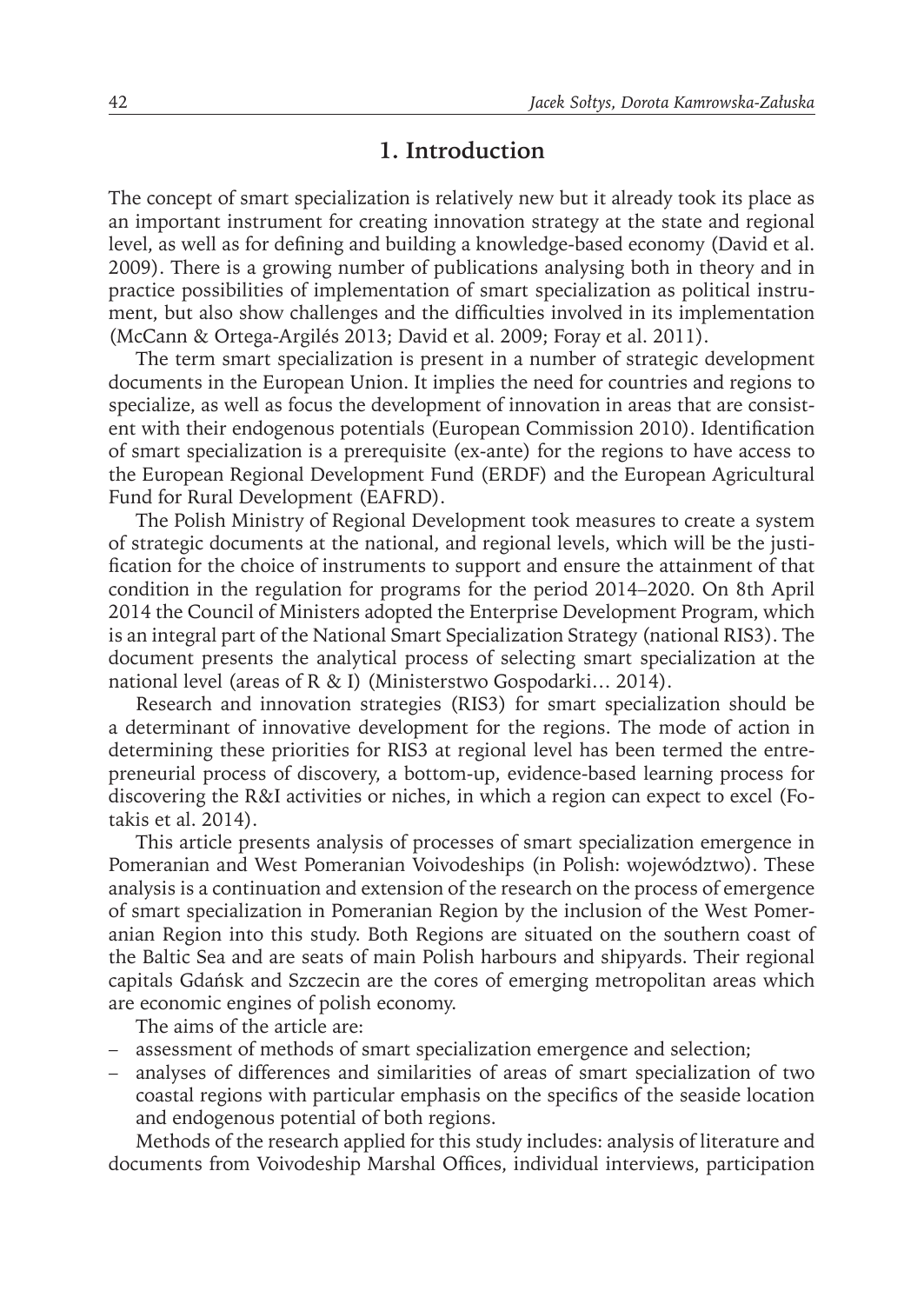in the process of emerging of smart specialization in Pomeranian Voivodeship and comparative analysis of the regional Smart Specializations and the methods of their emergence in both regions.

## **2. Theoretical basis of the smart specialization and methods of their selecting**

The concept of smart specialization was developed by, established in 2005, Expert Group "Knowledge for Growth", which was chaired by the EU Commissioner of Research J. Potočnik. Deputy Chairman of the Expert Group was prof. D. Foray, the author of the first studies on smart specialization. The aim of the smart specialization is the optimal use of diverse development potential of countries and regions of the EU through the best possible matching of education and science to the specific socio-economic conditions (Słodowa-Hełpa 2013, p. 87). According to the DG Regional Policy of the European Commission such specialization may provide an increase in the competitiveness of regions and, consequently, their faster development.

The idea of smart specialization is based on two observations: 1) regions are not able to achieve high excellence in science, technology and innovation without suitable strategies and instruments, 2) regions should promote what will make them exceptional (knowledge, resources) and give them advantage. Focus on specific areas will strengthen advantages of economy of scale, as well as develop distinctive and original areas of specialization. A sequence is essential if smart specialization is to become an important drive force of industrialization and diversification. The first step is entrepreneurial discovery, which is exploring a new domain of opportunity, it precedes 'routinised' innovation and is a decisive link, that allows a system to reorient and renew itself. Second phase he defined as an entry and usage of agglomeration advantages, leading to clustering. The process is established, when the last phase namely the structural change is taking place (Foray 2014).

On the other hand, some authors noticed, that the theory is "scattered across different innovation models with no solid foundation in any of them" (Ranga 2013, p. 14), "the concept is not tight in particular as an academic concept [...] There is a growing gap between the policy practice and the theory" (Foray et al. 2011). Nazarko (2014, p. 248–249) argues that the creators of the smart specialization concept "in a fairly arbitrary (even syncretic) way derive from the existing achievements of science." He lists, except from above mentioned entrepreneurial discovery, six additional theories and concepts which form bases for smart specialization concept, among them, in other studies mentioned: general purpose technologies – GPT (Kardas 2011; Nowakowska 2016) and quadruple helix (science – economy – government – civil society). Dziemianowicz and Peszat (2014) specify the following development concepts and theories present in the smart specialization concept: endogenous development theory, theory of growth poles, and particularly the theory of industrial district, the economic base theory, location theories, product-cycle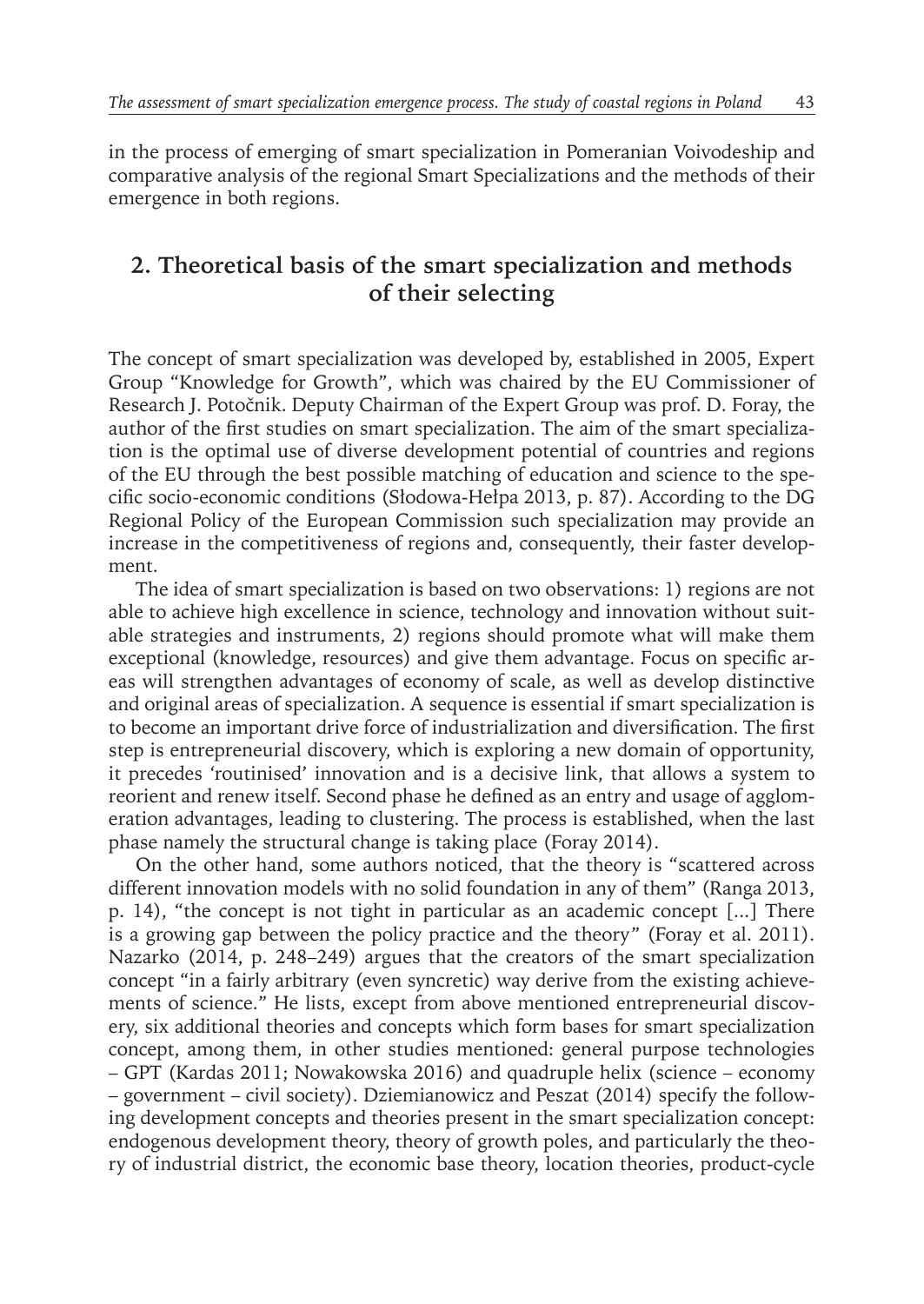theory, concepts of networks (including Porter's cluster). Słodowa-Hełpa (2013) also mentions other concepts: the basic product, flexible production, the diamond of competitive advantages (five Porter's forces), and new theories of growth, institutional economics and economic geography.

Nowakowska (2016) points need for integration the two perspectives of capacity building innovative regions – sectoral and regional – as the core of the concept of smart specialization. She also lists the following elements important in the context of a sectoral perspective:

- global perspective and competitive advantage of specialization (smart specialization areas should have an international strength and competitive advantage allowing to build the international economic position of the region);
- bottom-up and entrepreneurial process of identification of domains of specialization with the involvement of business partners;
- search for specialization between various economic sectors and the creation of cross-fertilizations;
- strong relationship of domain with the science and R & D sector.
- fusion of technology resources forming the critical mass.

Smart Specializations have been designed in all Polish voivodeships (regions). There is a growing number of studies analysing process of implementation of smart specialization in Poland. Strzelecki (2012), Sztorc (2012), and Malik (2013) give theoretical background of this process. Kardas (2011) introduced the concept of smart specialization on the background of the theories and concepts of specialization in the field of economy, science and technology, and also pointed out the main challenges related to the implementation of this concept while Nazarko (2014) presents possibility of integrating foresight into the smart specialization identification and implementation process and discusses the results of a review of smart specialization indicated by the Polish regions. In their work, Piatkowski et al. (2014, p. 51) present seven potential methods of selecting Smart Specializations according to World Bank:

- Analysis of science and technology quantitative screening.
- Identification of Clusters quantitative identification of a region's outstanding economic specializations.
- Foresight an expert-driven process to explore regional strengths and sectors with large potential for future development that defines strategic vision. Involves a comprehensive analysis and predictions about the development of future trends and markets.
- Market selection suitable for regions with unknown comparative advantages self-selection of Smart Specializations by actors, who experiment (market entry-exit) and try to discover a region's strengths.
- Competitive selection suitable for well-developed regions, driven by firms (group of firms) which shape specializations by competing with companies or clusters from other sectors of the economy in gaining access to financing. Bottom-up character of the process.
- Case-studies value chain analysis; selection of the industries with the highest potential.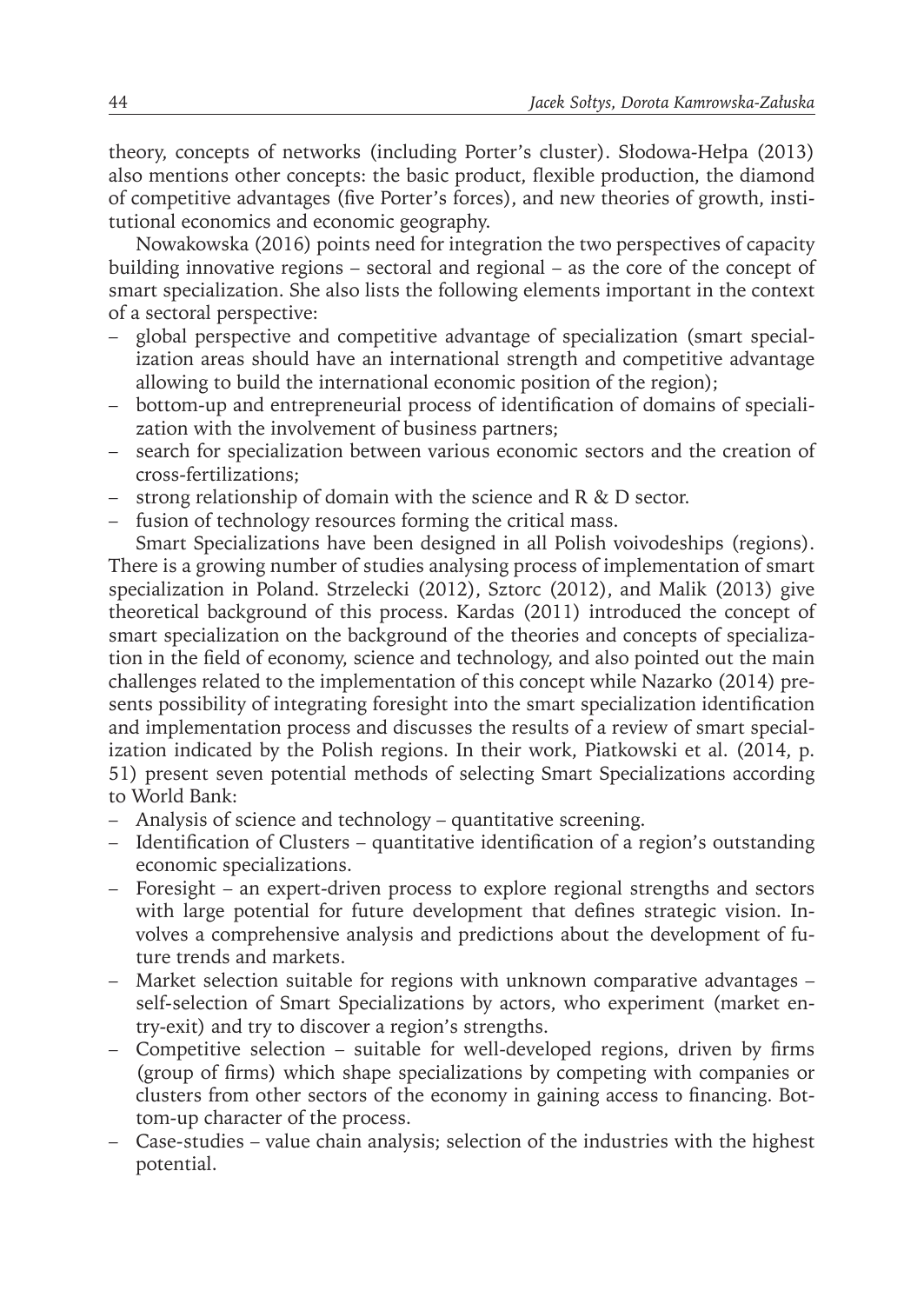– Gravity model – reveals geographical distribution of strengths or development potentials at the subregional level – municipality/district (qualitative and quantitative assessment of sector strength). Expert and analysis-oriented rather than bottom-up approach, although selection of analysed themes might be bottom-up.

Gulc (2015) presents methods utilized in smart specialization designing in Polish regions: desk research, statistic methods, SWOT analysis, individual In-Depth Interviews, Focus Group Interview, Five Porter's forces analysis, experts panel, public consultations. He also compares the methods used in Polish regions. Czyżewska and Golejewska (2014) compares Smart Specializations and methods of their identification in selected Polish and French regions. Some information in these publications are not up to date because the process of emerging of Smart Specializations was still ongoing.

# **3. Process of identifying Pomeranian Smart Specialization**

Pomeranian adopted a bottom-up process for the emergence of smart specialization: stakeholders from business and academia were indicated, later they selected regional specializations with the greatest potential for growth. It was assumed that the process of selection of smart specialization would be implemented with the participation of the expert committee basing on criteria, which have previously undergone public consultation process (Kryteria… 2014). The process of identification of Pomeranian Smart Specialization (PSS) was implemented in the following 6 phases:

- 1. Determination of the economic profile of the region.
- 2. Interviews, workshops, discussions, and meetings with stakeholders.
- 3. The organization of the competition for PSS.
- 4. Negotiations to support the development of smart specialization between the authorities of the Pomeranian Voivodeship Regional Government and partnerships.
- 5. Signing of agreements for the PSS between Pomeranian Voivodeship Regional Government and partnerships.
- 6. Monitoring of implementation of selected PSS (Proces… 2014).

Phases 3–6 will be launched by the regional authorities every two years. The first started in 2013 (Proces… 2014). Agreement is going to last for no more than three years, with an option to prolong it in a situation when the parties positively assessed the outcomes and prospects for cooperation.

The phases 1 and 2 were carried out by external consultants (company ResPublic) as one project – Study on segments of the economy, specializations and technological convergence. The aim of this study was to clarify the specific to Pomeranian endogenous resources and comparative advantages, and identify economic activities with the highest growth potential at the interface between different sectors, industries and technologies, together with an indication of the possible directions of technological convergence. Technological convergence was defined as a phenomenon of the use of technologies from different sectors for the creation of a new specialization in order to gain a competitive advantage. Functional convergence is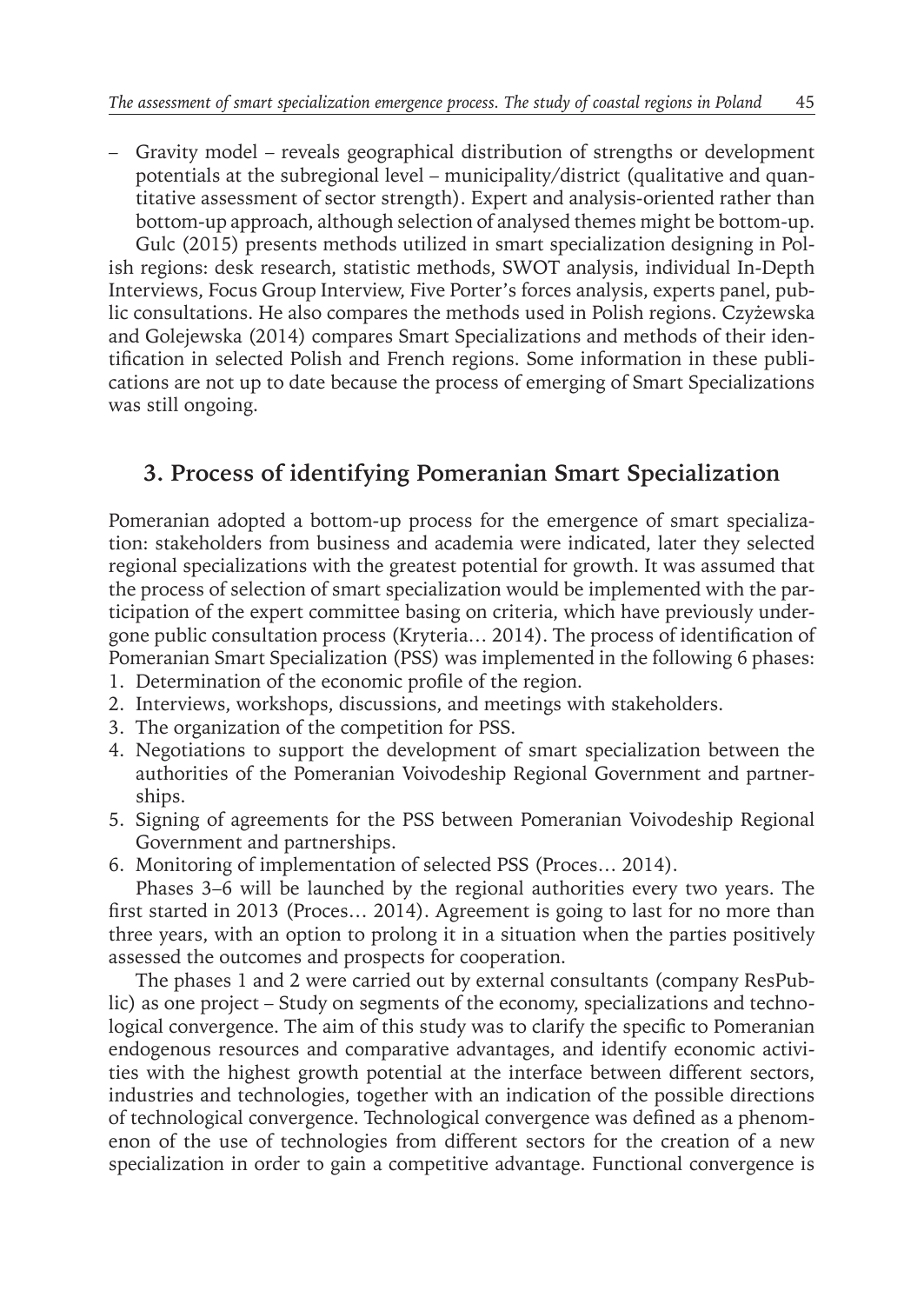the combination of solutions from different sectors to create innovative expertise to meet new needs of the customer. Directions of functional convergence are defined as specializations in various industry sectors, that allow them together to meet the needs of the customers (Identyfikacja… 2014).

In the first stage assessment of the potential of 12 segments of the economy were prepared. For each segment SWOT and PESTER<sup>1</sup> analysis were drawn out (Identyfikacja… 2014). In the second stage the study included, among others, 28 individual in-depth interviews and three focus group interviews (FGI). In IDI interviews were primarily designed to: identify strengths and weaknesses of the individual segments, as well as trends that most strongly influence them, find the leading industry in the region, as well as directions of the technological and functional convergence. Discussions were raised primarily around the fastest developing specialization, and future directions of technological and functional convergence. In the next stage, these directions specified during workshops. Using the results of previous work, 35 potential directions of functional and technological convergence were identified. They have been subjected to evaluation in Delphi study. The following 8 directions obtained the most points: port services and industry, amber jewellery, offshore technologies, technologies and products in biotechnology and medicine, business-logistics hub / advanced business services, smart building and energy-efficiency, "smart" tourism / leisure industry, functional nanotechnology. During the next workshop for the 8 directions in-depth analyses were carried out, covering SWOT analysis, and analysis of the resources. Scenarios creation of development of specializations was the last step of the process (more in: Kamrowska-Załuska & Sołtys 2014).

The competition for the selection of PSS was announced on May 2014. The selection procedure consists of two stages. Stage I involves the following steps: 1) submission of the initial applications by the partnerships proposing Smart Specializations, 2) formal evaluation of this applications, 3) analysis of the applications by the Selection Committee and the formulation of conclusions and recommendations for partnerships. Successful partnerships were invited into second stage which consists of: 1) submission of the final applications, 2) assessment of these applications by the Selection Committee, 3) meeting of partnerships with Selection Committee (presentation applications, verification of strategies and possibilities of achieving the planned objectives), 4) meeting of the Selection Committee and the formulation of the evaluation of individual applications along with a justification and recommendation for the Pomeranian Voivodeship Regional Government (Regulamin… 2014).

Proposals for PSS should have been described according to the following criteria, which will be the same for evaluating: (A) Challenges, trends and potential markets; (B) Economic and technological potential; (C) National and international benchmarking; (D) Strategy and Action Plan; (E) Potential of partnership (Karta… 2014; Regulamin… 2014). The scope of the application form was very extensive. The task was, among others, to: (1) demonstrate the ability of smart specialization to develop without long-term subsidies and its consistency with regional, national and European policies goals; (2) describe the potential economic, technological and

<sup>1</sup> Political (P), Economic (E), Social (S), Technological (T), Environmental (E) and Regulatory (R).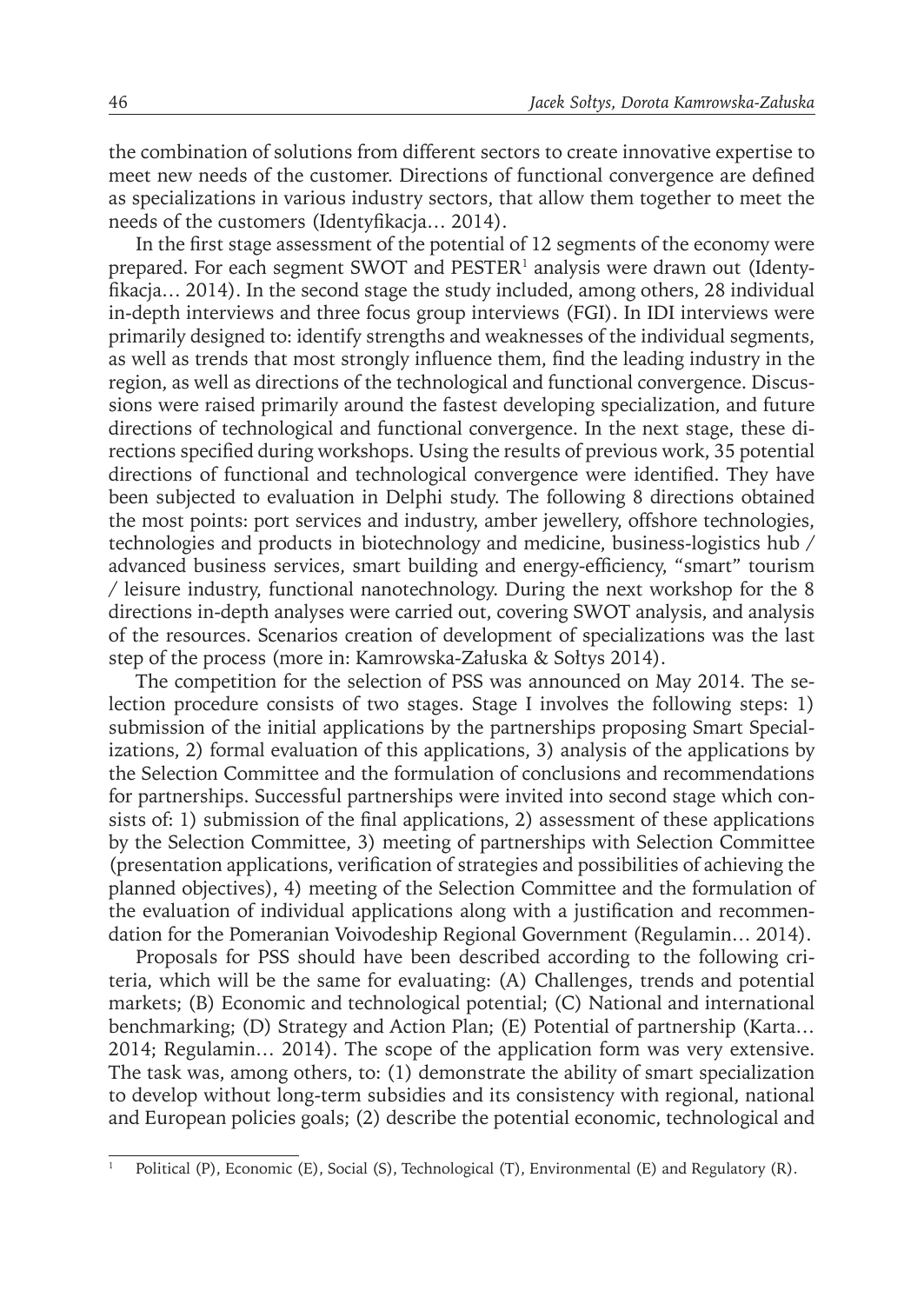scientific centres within the region, and the future potential for development of specialization for next eight years; (3) identify key location advantage of in the region comparing with other parts of Poland, Europe and the World, including one's which are unique; (4) describe the future research and development program, show key research projects and horizontal projects essential for achieving the objectives from RDS 2020. It is vital to show that partnership is representative by listing previous activities (3–5 years), that support development of the specialization.

Till 30 September 2014 28 partnerships for potential Smart Specializations submitted preliminary applications. They passed positively the formal evaluation and were then assessed by experts of the Competition Commission. At this stage experts only pointed out weaknesses of the proposals and formulated recommendations and would not eliminate any proposals (Samorząd… 2014). The main weakness of this process was high number of partnerships reported in the first stage of

| N <sub>o</sub> | Pomeranian<br>Smart<br>Specializations                                             | Areas covered<br>Name of partnership                                                                                                                                                                                                                                                         |                                                                                                                                                                                                                       | No of<br>part-<br>ners |
|----------------|------------------------------------------------------------------------------------|----------------------------------------------------------------------------------------------------------------------------------------------------------------------------------------------------------------------------------------------------------------------------------------------|-----------------------------------------------------------------------------------------------------------------------------------------------------------------------------------------------------------------------|------------------------|
| 1              | Off-shore, port<br>and logistics<br>technologies                                   | a) specialized vehicles, equipment and<br>structures able to work in the marine<br>environment:<br>b) equipment and underwater systems;                                                                                                                                                      | Smart equipment and<br>technologies in economic<br>activity in the seas and<br>coastal areas                                                                                                                          | 59                     |
|                |                                                                                    | c) technologies in the ports and their<br>facilities.<br>d) energy-efficient and low carbon technol-<br>ogies in the maritime and coastal zones<br>e) equipment and renewable sources ener-<br>gy acquisition systems in the coastal zone;<br>f) new ways to use sea resources               | <b>SMART PORT &amp; CITY:</b><br>Intelligent processes and<br>technologies in the ports<br>and their facilities, as the<br>generator of accessibility<br>growth in communica-<br>tion and information in<br>Pomerania | 51                     |
| $\mathfrak{D}$ | Interactive<br>technologies<br>in information<br>systems milieu                    | a) multimodal human-machine interfaces;<br>b) embedded systems for intelligent space,<br>Internet of things; c) transmission of data,<br>database, data security, processing big<br>data, cloud computing                                                                                    | Smart Interactive<br>Systems - Innovative<br>products, services and<br>technologies for intelli-<br>gent environments                                                                                                 | 74                     |
| 3              | Eco-efficient<br>technologies in<br>the production,                                | a) energy - demand and consumption in<br>construction and transport; b) renewable<br>energy, distributed generation and energy                                                                                                                                                               | <b>Construction SMART 3E</b><br>- efficiency, environmen-<br>tal protection, energy                                                                                                                                   | 64                     |
|                | transmission,<br>distribution and<br>consumption of<br>energy and fuel             | prosument; c) smart grid transmission<br>system and distribution of energy;<br>d) energy storage; e) vehicles with alterna-<br>tive propulsion; f) the exploration, extrac-<br>tion and processing of energy resources;<br>g) of bio-components and bio-fuels; h) the<br>energy use of waste | Intelligent Energy and<br>Fuel Technologies,                                                                                                                                                                          | 25                     |
| 4              | Medical technol-<br>ogies connected<br>with lifestyle<br>diseases and the<br>aging | a) prophylaxis, diagnosis and therapy;<br>b) systems of care for the disabled and<br>elderly                                                                                                                                                                                                 | Long Healthy Life -Inno-<br>vations in the preven-<br>tion, diagnosis and thera-<br>py of civilization diseases<br>and aging society,                                                                                 | 99                     |

|  | Table 1. Pomeranian Smart Specialization - areas and partnerships |  |  |
|--|-------------------------------------------------------------------|--|--|
|--|-------------------------------------------------------------------|--|--|

Source: (Propozycje… 2014; Wybór… 2015)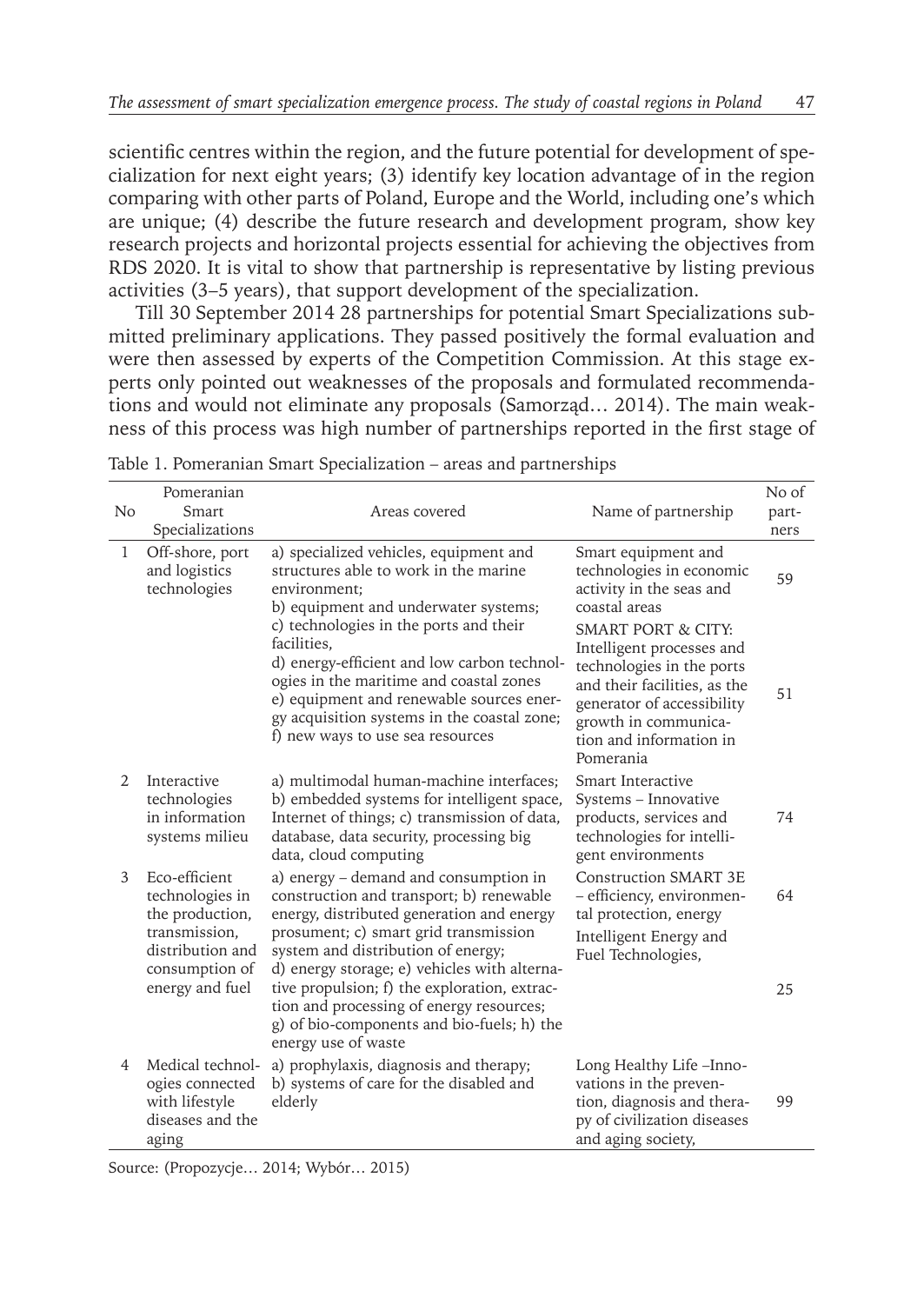the competition and high number of narrow specializations. Marshal's Office tried to persuade partnerships to connect. Overcome the tendency to individualism was a big challenge for partnerships but this process was a success. On 1 December 2014 for the second stage of the competition 7 partnerships merged from 28 reported in the first stage. Only one partnership from 28 did not apply for the second stage.

In April 2015 Pomeranian Regional Board accepted four Pomeranian Smart Specializations (Table 1) and entered into negotiations with Partnerships, which has received a positive recommendation from the Competition Commission (in Table 1). Agreements signed as results of negotiations in January 2016 specifies conditions and criteria for access to 2014–2020 Regional Operational Program funds in the PSSs. Moreover if under the agreements the parties decide on concrete projects important for development of the PSSs, they will have priority in accessing funding under the Regional Operational Programme 2014–2020.

## **4. Process of identifying West Pomeranian Regional and Smart Specialization**

West Pomeranian Region adopted a multistage, evolutionary determination of Smart Specialization. The first stage was the identification of Regional Specialization, on the basis of which Smart Specialization were selected, (Urząd Marszałkowski… 2016).

The Marshal's Office conducted the research. Its goal was a preliminary identification of economic sectors that could be potential regional specializations. This study was based solely on data from the Statistical Office and the Tax Office (the number of taxpayers, net revenues in all tax rates, revenues from exports, the acquisition of fixed assets and other acquisition). In this process a broad set of PKD<sup>2</sup> sectors were used (The Marshal's Office… 2014). Five regional specialization, distinguished in the region, have been identified:

- bio-economy and industrial areas,
- maritime activities and logistics,
- metallurgy and mechanical industry,
- services of the future,
- tourism and health.

The **second stage** was to identify Smart Specialization. Marshal's Office proposed an approach basing on identification and co-operation of three areas:

1. key areas of economy with growth potential – identified as areas in which the market stimulates economic growth and innovation and companies with stable potential for innovation;

<sup>2</sup> Polska Klasyfikacja Działalności – Polish Classification of Activities, according to NACE (for the French term *"*n*omenclature statistique des* a*ctivités économiques dans la* c*ommunauté* e*uropéenne"*) – the industry standard classification system used in the European Union.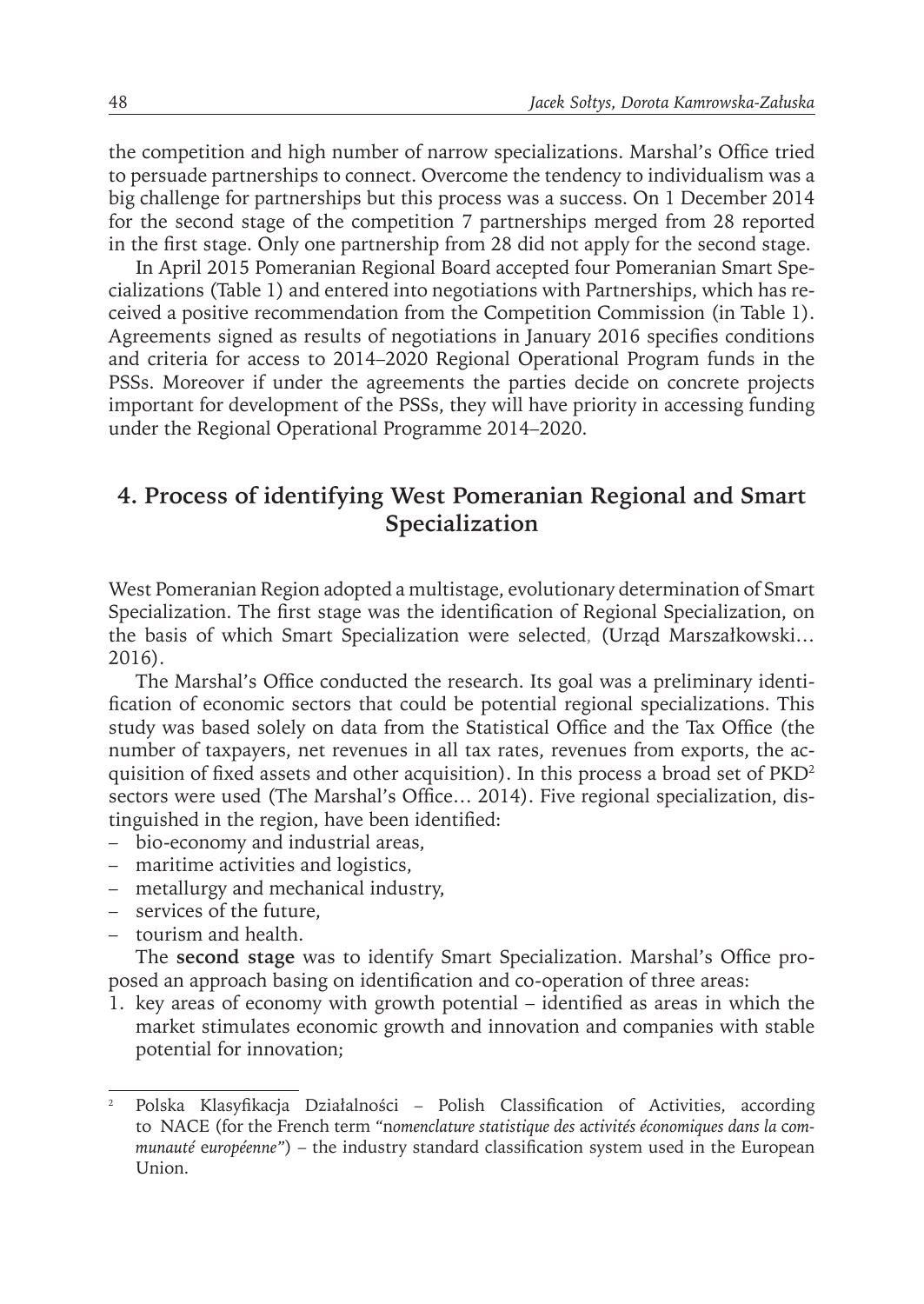- 2. business support institutions (BSI), which includes counterparties of key companies as well as universities and R&D institutions;
- 3. other support institutions, e.g. local governments, business institutions and clusters involved in for example implementing employment policy, vocational training, education and infrastructure.

Key actions in the process of the Smart Specialization identification were as follows:

- Identification of companies with development potential.
- In-depth interviews with representatives of the above-mentioned companies to diagnose their needs, barriers, deficits, development plans, R&D facilities, level of internationalization, as well as to identify key trends for regional branches of specialization and their value chains, including network connections. The study was also used to map economic environment, including counterparties of key businesses, universities and R&D units.
- Identification of operators cooperating on the market with the above-mentioned companies by examining the value chain and describing their market needs and development barriers.
- Identification of key business support institutions BSI in terms of specialization (many of them in clusters) – their needs, capabilities and plans.
- Verification of West Pomeranian universities potential in the context of key companies' demand for research.
- Consultations with local governments understanding their development plans, cooperation proposal and presenting the Smart Specialization process (Process… 2014; Urząd Marszałkowski… 2016).

Marshal's Office conducted a survey among entrepreneurs concerning, among others, the development innovation potential, barriers, needs, deficits, R&D resources, plans for internationalization, and the demand of enterprises for R&D (Urząd Marszałkowski… 2016). Marshal's Office also organized:

- Focus Meetings for each specialization (attended by entrepreneurs, R&D and BSI institutions and administration), which purpose was to initiate or strengthen cooperation between business and its environment.
- A series of meetings with key entrepreneurs dedicated to getting to know the real needs and analyse the innovation potential of leading entrepreneurs.

Marshal's Office was also a co-organizer of cooperative fairs: business-to-research which aim was to bring the world of business and science through bilateral meetings (Urząd Marszałkowski… 2016). An important component of the entrepreneurial discovery process was Regional Government Contract (RGC), which served as a catalyst for the process of selecting the key industries around which intervention at the level of communities will focus. Preparations for the implementation of this instrument required to indicate the potentials and barriers relevant to the development of sectors covered by RGC. The next step was to assess if sectors represented in RGC should be considered West Pomeranian Smart Specialization (Urząd Marszałkowski… 2016).

Marshal's Office also commissioned studies to support and complement regional process of entrepreneurial discovery included: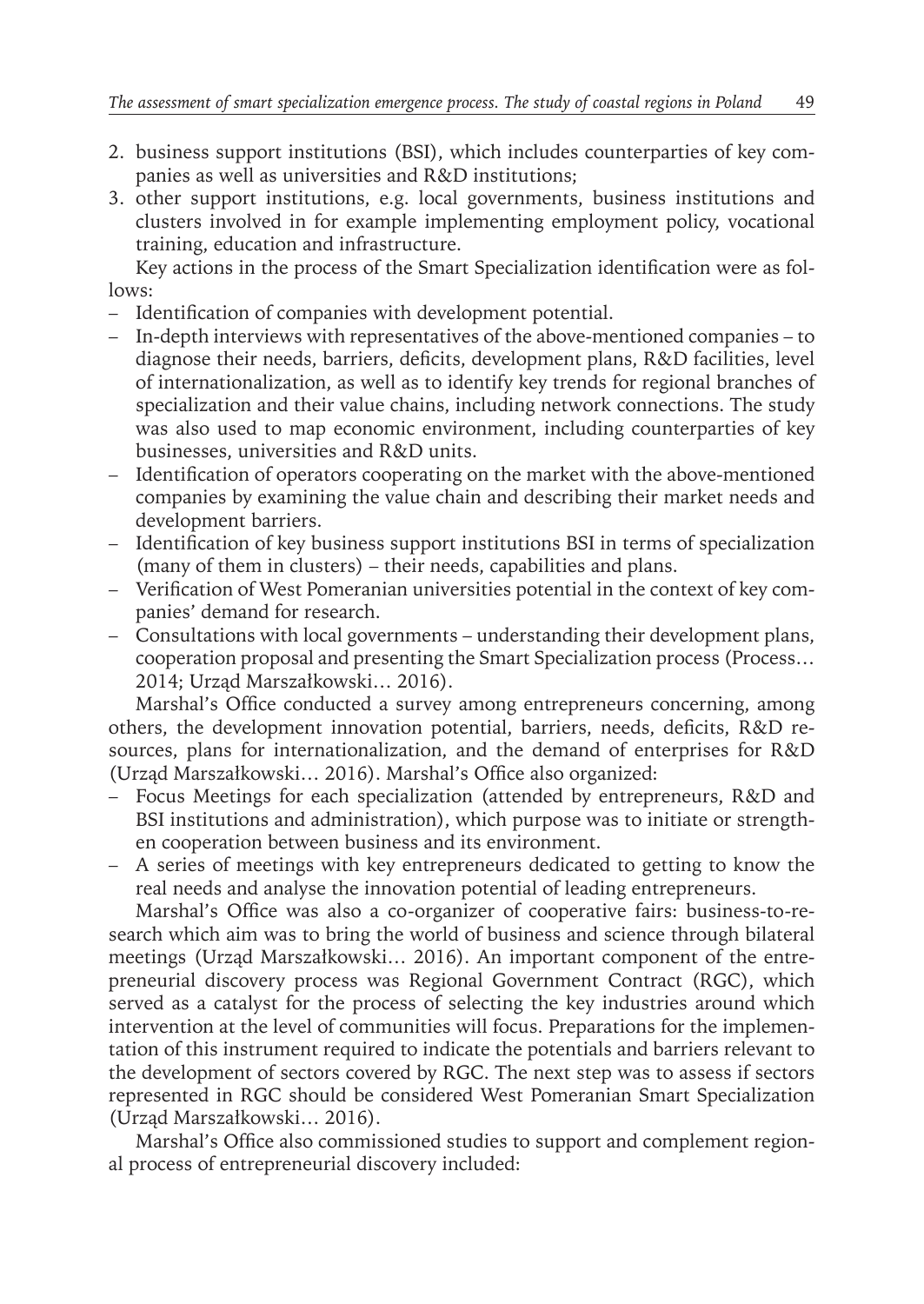- Evaluation of the potential of West Pomeranian Universities how they meet business demand for research connected with sectors of Smart Specializations.
- Identification and analysis of business support institutions and clusters.
- The role of ICT sector in the development process of regional and Smart Specialization (Urząd Marszałkowski… 2016).

The basis for the delimitation of Smart Specialization was PKD at the level of sub-classes. Entity was included in Smart Specialization taking into account not only its main code PKD, but also additional codes and economic links of activities with a particular specialization. e.g. within one value chain.

Smart Specialization is seen as process of entrepreneurial discovery leading to economic transformation. This process requires identification of the field the region finds its potential to be more competitive than other regions. In this process it is important to discover and monitor the **value chains**, to explore new ideas in the value chains and access to new value chains (The Marshal's Office… 2014).

During the process of emergence of the Smart Specialization from Regional Specialization the following horizontal principles were taken into consideration:

- Refinement: from one Regional Specialization several, one or none of Smart Specialization may arise.
- Narrowing towards quality growth (concentration rule): Areas of Smart Specialization should cover a smaller part of the economy of the region than the areas covered by Regional Specializations.
- Market orientation: Smart Specialization should be associated with one type of product or group of products similar or transitional in the value chain.
- Preservation of critical mass: Each Smart Specialization should include a significant part of the economy of the region.
- Independence: Each Smart Specialization should be part of the other ones or cover common activities
- Derive from numerous sources: in justified cases, the Smart Specialization can be derived from more than one Regional Specialization (Urząd Marszałkowski… 2016).

Considering the abovementioned rules, detailed criteria were adopted to identify a Smart Specialization:

- economic criterion, which includes the four following components: importance in the country, the importance in the region, competitiveness and company innovation.
- activity of entrepreneurs criterion, which verifies that the companies operating within tested specialization are seeking together, to increase their competitive advantage through the introduction of new or improving existing products, based on endogenous resources of the region, including its academic resources, and regional R&D infrastructure.
- innovation criterion including two components: company innovation and the R&D potential.

It was assumed that each Smart Specialization must meet all the above listed criteria. The activity of entrepreneurs criterion is closely associated with the process of entrepreneurial discovery. Ratings within this criterion were made in a qualita-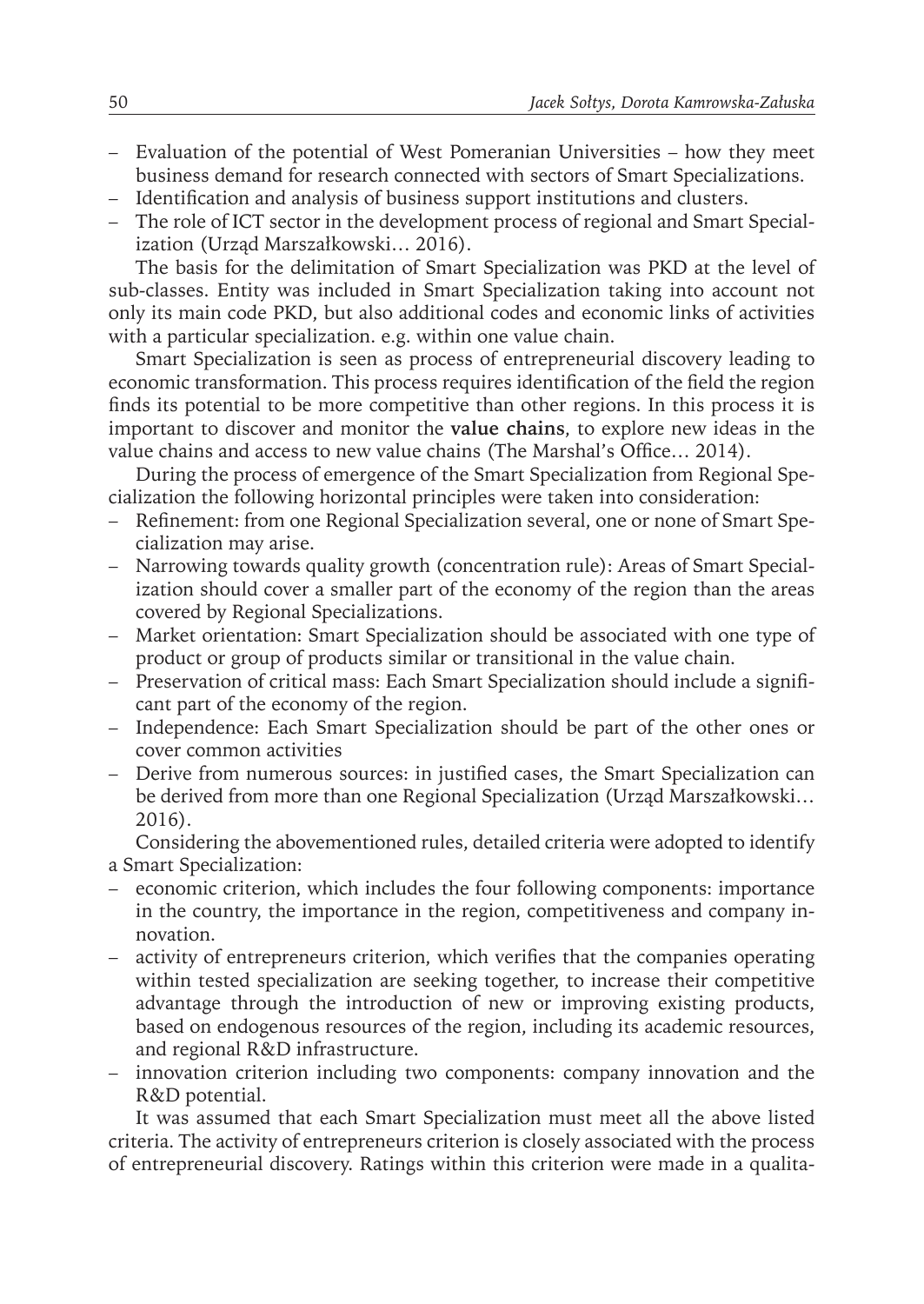| Smart<br>Specializations                                                       | Regional<br>Specializations | Bio-<br>economy | Metallurgy<br>and<br>mechanical<br>industry | Maritime<br>and<br>logistics | activities Services of Tourism | the future and health |
|--------------------------------------------------------------------------------|-----------------------------|-----------------|---------------------------------------------|------------------------------|--------------------------------|-----------------------|
| Large scale water and civic constructions                                      |                             |                 | A                                           | A                            |                                |                       |
| Advanced metallurgy                                                            |                             | $\mathcal{C}$   | $\overline{A}$                              |                              | $\mathcal{C}$                  |                       |
| Wood and furniture products                                                    |                             | $\overline{A}$  | B                                           |                              |                                |                       |
| Eco-packaging                                                                  |                             | $\overline{A}$  | B                                           |                              |                                |                       |
| Chemical and materials engineering products                                    |                             | $\overline{A}$  | $\mathcal{C}$                               | $\mathcal{C}$                |                                | $\mathcal{C}$         |
| Modern food processing                                                         |                             | A               | $\mathcal{C}$                               | $\overline{B}$               |                                | $\mathcal{C}$         |
| Multimodal transport and logistics                                             |                             | $\mathcal{C}$   | $\mathcal{C}$                               | $\overline{A}$               | <sub>B</sub>                   | $\subset$             |
| Products based on information technologies                                     |                             | $\subset$       | C                                           | C                            | $\overline{A}$                 | B                     |
| - considerable<br>C<br>$-$ lack<br>B<br>$-$ low<br>- partial<br>$\overline{A}$ |                             |                 |                                             |                              |                                |                       |

Table 2. Matrix showing links between the Regional and Smart Specializations in the West Pomerania Region

Source: (Urząd Marszałkowski… 2016)

tive way. The evaluation of the R&D potential was based on a survey of all scientific institutions in the region. For others criteria indicators were calculated on the basis of the Statistical Office and the Tax Chamber in Szczecin. For each criterion component specific bands of indicators for the 3-point scale were elaborated (Urząd Marszałkowski… 2016).

On the basis of above-mentioned criteria eight West Pomeranian Smart Specialization have been identified and accepted by the Board of the West Pomeranian Voivodeship (Table 2). Individual Regional Specializations in various degrees contributed to the Smart Specializations – the strongest to Bio-economy, the weakest to Tourism and health (Table 2). Smart Specialization can be strongly or weakly linked to several Regional Specializations (Urząd Marszałkowski… 2016).

# **3. Comparison of methods for selecting a smart specialization**

The processes of emergence of smart specialization in both regions are significantly different. In Pomerania it was an entirely bottom-up process and specializations were chosen by the way of the call for proposals. In Western Pomerania that process can be described as mixed or top-down with a significant participation of stakeholders. This participation has been reflected in several phrases in which bottom-up approach was mentioned, where "the market stimulates growth and innovation" (Urząd Marszałkowski… 2016). Participation of stakeholders (companies, R&D institutions and other business support institutions), however, had a different character in the two regions. In Pomerania Voivodeship it is basically the interested parties who introduce specializations, organizing themselves in the partnerships for their development. Voivodeship Marshal's Office has created a framework for this process and then acted as initiator and facilitator. In West Pomerania entities were the source of information and opinions which were gathered during meetings,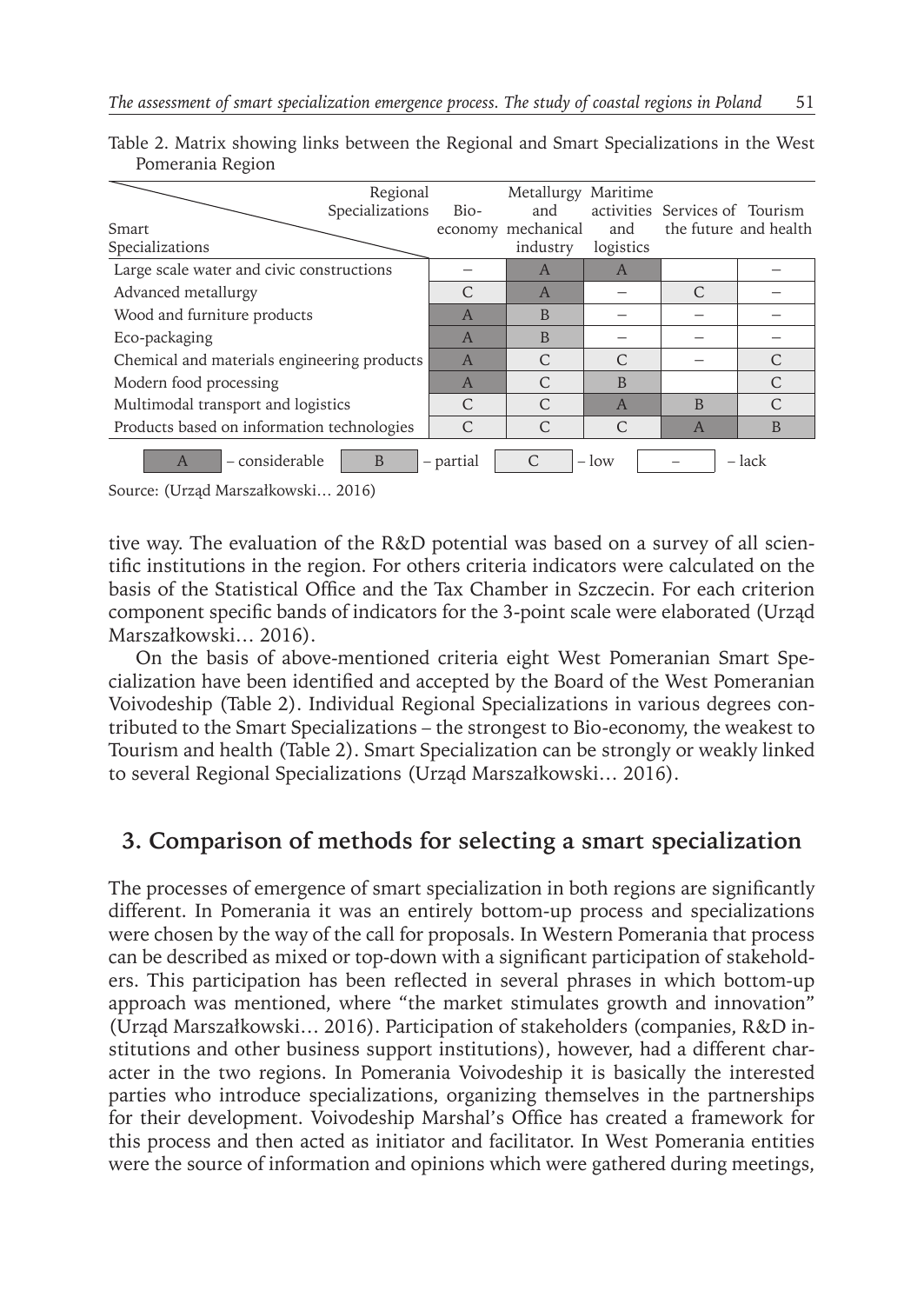through interviews and surveys. Some meetings were also an opportunity to establish cooperation and create joint plans, but they didn't have constituting role in the process of emergence of smart specialization. In Western Pomerania in parallel to the activities involving the stakeholders, the analytical work was conducted, mainly using quantitative data, aggregated by sub-class of the PKD. Types of work carried out in Western Pomerania were similar as in the first two phases carried out by an external company in Pomerania, where these phases were, however, of ancillary nature and had no continuation.

Entities that will be developing Smart Specializations were involved in the emergence process in both regions, though bottom-up method chosen in Pomerania has forced not only a greater contribution but also accountability of those entities. Expert responsibility of the Selection Committee in the process should also be noted. In West Pomerania a significant but not predominant part of defining smart specialization were quantitative analyses. In Pomerania quantitative analyses were carried out only by an external company in the first phase on broadly aggregated 12 segments of the economy, covering 42% of employees in the Voivodeship and 35% of GDP created in the region. These analyses did not influence the choice of smart specialization, but the overall gathered information that helped the Marshal's Office to evaluate and accept suggested specializations.

Both processes consist of two stages, but they covered totally different activities: in Pomerania they were the stages of the competition while in Western Pomerania – the first step was selection regional specialization, the second – the smart specialization.

Methodological approaches used in examined regions are to some extend reflected in the methods from World Bank classification (Piatkowski et al. 2014) (Table 3). In Pomerania competitive selection was the main method, in West Pomerania – analyses of S&T and looking for clusters.

It is difficult to unambiguously determine which method is more appropriate, because both have proven to be effective. It is too early to determine whether and what would be the result using another method. It is theoretically possible to examine just what the outcome would be if in Pomerania quantitative methods were

|                                       | Pomerania             |                                               | West Pomerania             |                         |
|---------------------------------------|-----------------------|-----------------------------------------------|----------------------------|-------------------------|
| Methods                               | preliminary<br>phases | competition                                   | Regional<br>Specialization | Smart<br>Specialization |
| Analysis of science<br>and technology | $^{+}$                | In frame of<br>competition by<br>partnerships | $^+$                       | $^+$                    |
| Looking for "clusters"                | $^{+}$                |                                               | $\overline{+}$             | $^+$                    |
| Foresight                             | Some elements         |                                               |                            | Some elements           |
| Market selection                      |                       |                                               |                            |                         |
| Competitive selection                 |                       | + Main method                                 |                            | Some elements           |
| Case-studies                          |                       | Some elements                                 |                            | Some elements           |
| Gravity model                         |                       |                                               |                            |                         |

Table 3. Comparison of methods for emergence and selecting smart specialization

Source: own elaboration on the basis of Piatkowski et al. (2014)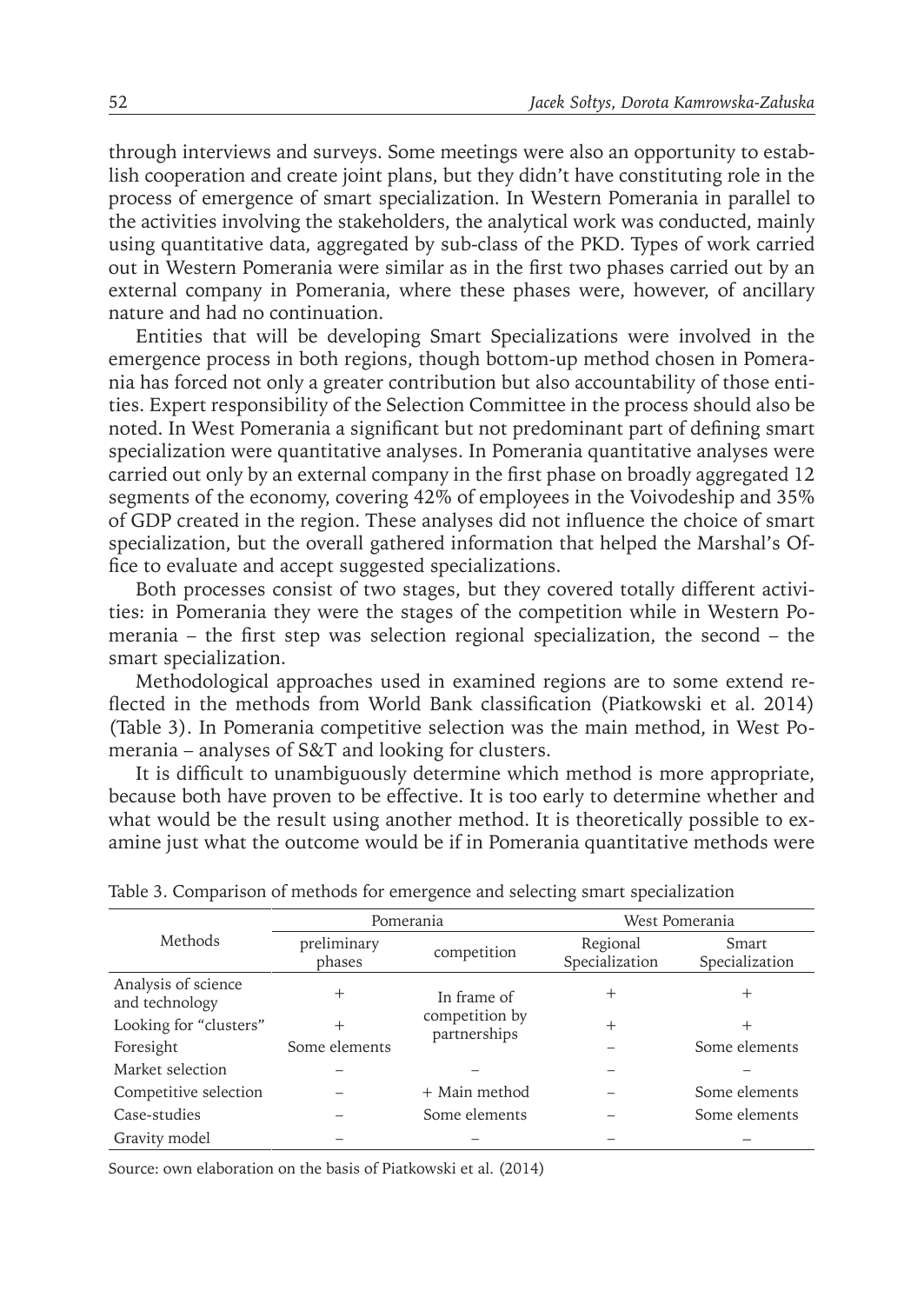used, such as in Western Pomerania. But there is no justification for such research, beyond the purely cognitive process. The analyses below indicate some features which were different and main advantages of each method.

Smart specialization in Pomerania were created by combining existing dispersed activities under the persuasion of the regional authorities and the compulsion forces by the terms of the competition. It is unknown whether the partnerships will survive beyond the period of implementation of projects funded by the EU. There was also, the process of growing awareness and self-organization. Smart specialization in Western Pomerania largely overlap with the already existing clusters of activities. In Pomerania the method necessitated greater cooperation of key players. There has been a process of evolution: from thinking in terms of self-interest and the perception of others as competitors, through noticing that others do something similar, to understanding that merging can increase chances for achieving success.

In West Pomerania within the clusters the co-operation focuses on key enterprises with economic support institutions. The Pomerania method forced to draw up extensive and detailed application documents in which business feasibility for each Smart Specialization had to be proved. The contents of these documents, tested and positively evaluated by the Selection Committee, can be considered important in giving credibility to the selected Smart Specializations. In West Pomerania the accuracy of selection may be proven right by the convergence of the results obtained by quantitative and participatory processes of stakeholder involvement – "entrepreneurial discovery".

In Pomerania lack of a clear assessment of productivity should be noted. The importance of this analyses is emphasized by Nazarko (2014). Element of assessment – company income per employee – was one of the components within the criterion of "competitiveness" in the Western Pomerania. In Pomerania productivity and other characteristics of the area consisting of the specialization was verified by the Selection Committee. At the stage of formulating competition fiche it was considered that the assessment of productivity on the basis of statistical data according to PKD would be impossible due to the incompatibility the areas of smart specialization and PKD.

Synthetic comparison of methods for emergence and selecting smart specialization are shown in Table 4.

### **4. Comparison of the areas of smart specialization**

The coastal location of both regions is reflected in the lists of specialization. This applies to one specialization in the Pomeranian Voivodeship and two in the West Pomeranian. In Pomerania Voivodeship this specialization is defined as "Off-shore, port and logistics technologies". It is first on the list of PSS as the one that received the highest score and is the most specific for the region. Its scope can be analysed based on the criteria defined PSS in Pomerania Voivodeship Administration Act, which stresses that PSS  $1 -$  will foster economically efficient and environmentally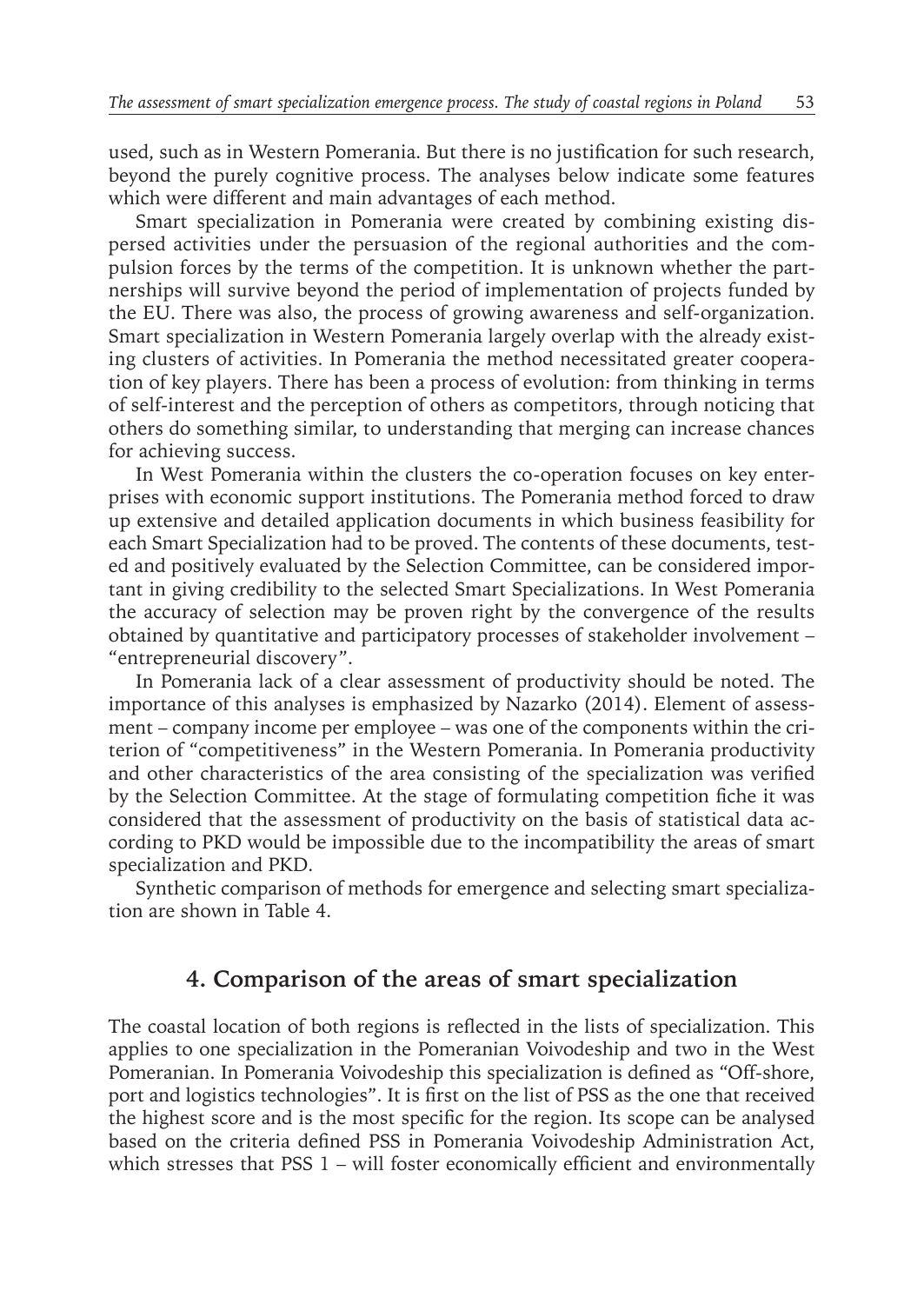| Element of method              | Pomerania                                                                                   | West Pomerania                                                                                                                                         |  |
|--------------------------------|---------------------------------------------------------------------------------------------|--------------------------------------------------------------------------------------------------------------------------------------------------------|--|
| Characteristic of the process  | Bottom-up process, call for pro-<br>posals                                                  | Mixed or top-down with<br>a significant participation<br>of stakeholders                                                                               |  |
| Role of stakeholders           | Constituting – creating speciali-<br>zation, organizing themselves for<br>their development | Source of information<br>and opinions                                                                                                                  |  |
| Proof of accuracy of selection | Application documents tested<br>and positively evaluated by the<br>Selection Committee      | Convergence of the results<br>obtained by quantitative and par-<br>ticipatory processes of stakeholder<br>involvement - "entrepreneurial<br>discovery" |  |

Table 4. Comparison of methods for emergence and selecting smart specialization

#### Source: own elaboration

safe exploration and harvesting sea resources due to commercialization of innovative solutions in areas such as:

- Universal constructions and technologies used to harvest sea resources.
- Vehicles and marine units used in sea and costal environment.
- Devices, techniques, monitoring and sea purification systems and its supplies.
- Innovative ways and technologies for utilization of unique natural compounds produced by sea organisms.
- Technologies, devices and processes to promote safety and efficiency of logistic-transportation services in ports and its supplies" (Uchwała… 2016).

In West Pomerania Voivodeship specialization "Large-scale Water and Land Construction" has ties with traditions of shipyard industry which, due to the economic situation, had to alter production which quite suddenly led to revealing the industry's significant potential. Some of the specialization development directions are:

- Shipyard industry reconstruction.
- Creation of pro-ecological solutions in the area of sustainable sea industry development.
- Introduction of new, large-scale products connected with wind energy.
- Logistical and transportation conditions improvement for large-scale cargo.
- Cooperation potential development for shipyard sector companies with R&D sector.
- Creation of investment plan regarding mutual shipyard infrastructure and accompanying elements both on land and sea.
- Gaining the ability to produce infrastructure and devices used for harvesting underwater mineral materials.
- Development of expertise in areas of city construction between land and water terrain.

A second specialization connected with the sea is "Multimodal transport and logistics". Directions of the specialization development encompass the extension of rail and vehicular transport to the sea ports and airports with supplies, connection with the Central European Corridor CETC-Route65, airport development with cargo function, enabling navigability on the whole length of the Odra river and also: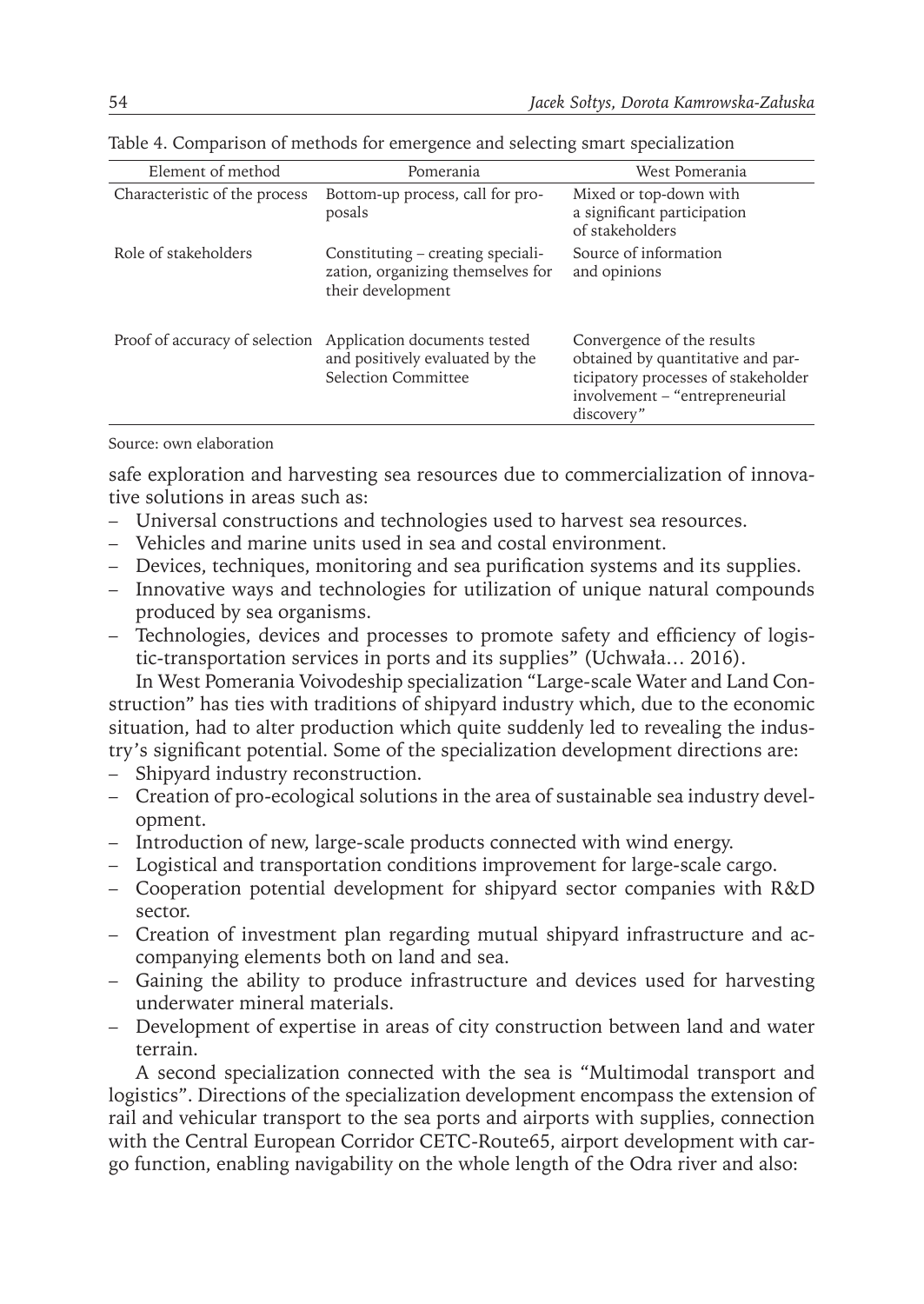- Building new installations in the outer port in Świnoujście, stressing the cargo port.
- Building infrastructure allowing for full multi- and intermodality of transport.
- Increasing usage in business of regional science output in the field of navigation and sailing safety.
- Creation of transport-logistic network to compete with important global operators.

There is a partial overlap of areas connected with ICT in both voivodeships. These are PSS no. 2 in Pomerania called "Interactive technologies in information systems milieu" and "Products based on information technologies" in West Pomerania. The scope of the specialization in Pomerania can be analysed according to the Table 1, but "space and satellite engineering" has been added to the list.

In Western Pomerania Voivodeship the specialization encompasses:

- Development of products and services in the cloud.
- Systems and applications connected with Big Data analysis.
- IoT Internet of things.
- IT security.
- Systems and applications connected with mobile devices, mobile solutions which architecture is based on cloud platforms; data integration, solutions connected with BYOD trend (Bring Your Own Device). New technologies in social media.
- CXIT (systems supporting management and optimization of users/clients experiences).

One can clearly notice common elements in both regions, but a more accurate analysis of the similarities and differences require knowledge in specific smart specialization areas. Common areas in both regions may lead to the adoption of opposite attitudes of competition or cooperation. The latter can bring better effects than the competition because of the scale of the economy.

Only the future will allow to assess the relevance of selected smart specialization. There are several successive stages in which one will be able to assess the following issues:

- In the near future: Which projects will receive funding?
- In a few years: To what extent these projects has contributed to the development of the specialization? Whether and if yes, to what extent cooperation between entities will survive beyond the period of the implementation of EU funded projects?
- In the long term (e.g. 10 years): How a specialization will develop? To what extent will it affect the development of the region?

It is not certain whether the described above evaluation will allow for the comprehensive assessment of methods of selecting specialization. There may be many causes of possible failures. On the contrary, success will bring supposition that the method of selecting specialization was appropriate. As mentioned above, it would be difficult to prove that one or the other is better or worse.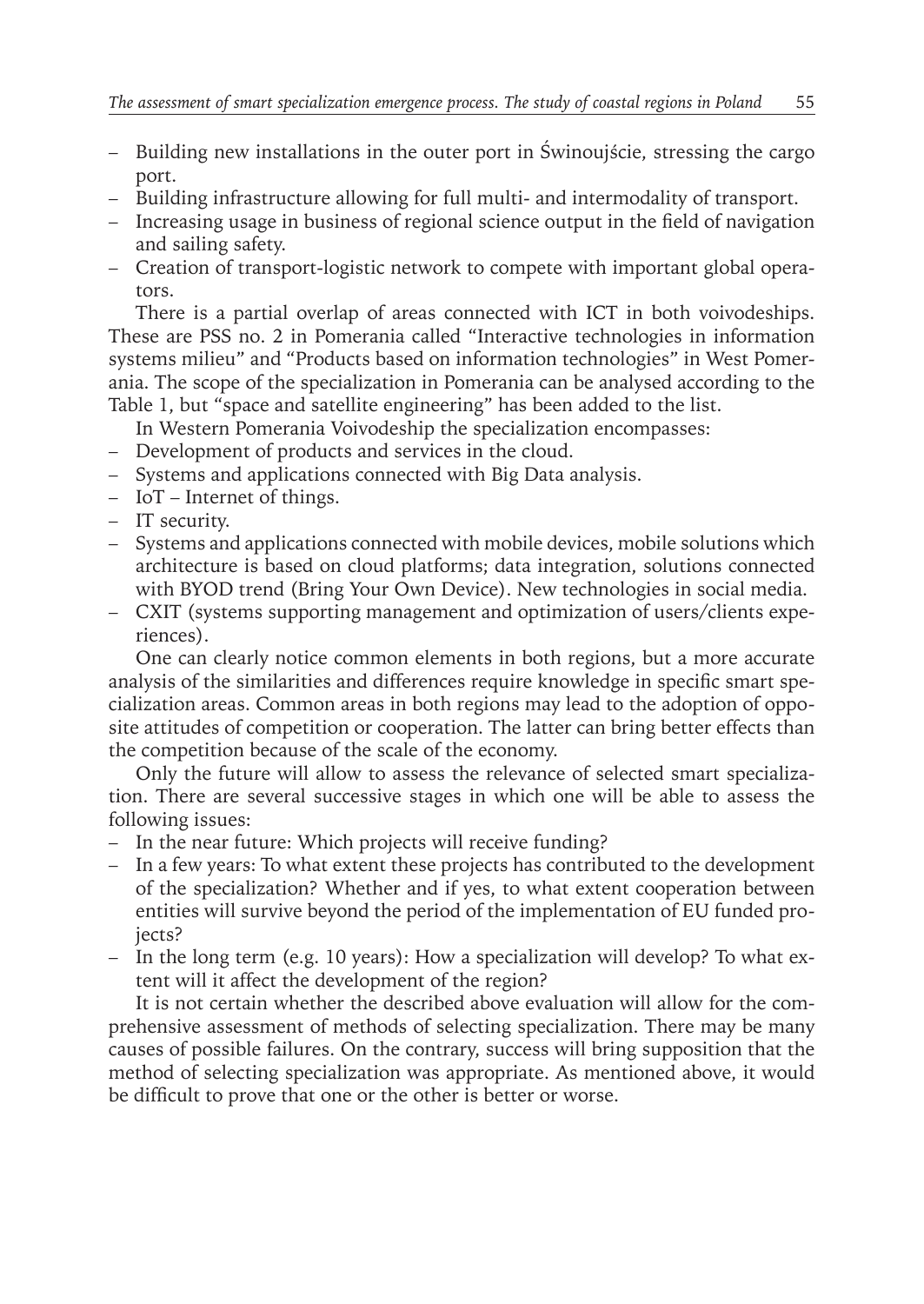### **5. Conclusions**

The processes of emergence of smart specialization in both regions were analysed and compared. They are significantly different. In the Pomerania process was entirely a bottom-up one. It relied on the organization of the competition, in which stakeholders interested in the development of Smart Specialization united in partnership and developed application accurately describing the concept and its feasibility. In West Pomerania the process had two stages: first the emergence of Regional Specialization, and then Smart Specialization. In the second stage two approaches coexisted: analytical work, mostly the quantitative analysis of data based on sub-classes of PKD and "entrepreneurial discovery" process with the participation of stakeholders. They participated in the process in both regions, but their role was different.

It is difficult to unambiguously determine which method is more appropriate, as they both have proven to be effective. In Pomerania there was a stronger emphasis on participation and forming partnerships which is the core of process but this part also wasn't absent in West Pomerania. There are too many variables to determine what would be the result if a different method was used in each of the Voivodeships.

In Pomerania four Smart Specializations have been accepted by the regional authorities while in the West Pomerania – eight Smart Specializations. The specificity of coastal locations is present in lists of specializations, in both regions there are specializations related to the sea: in Pomerania "Off-shore, port and logistics technologies" and in West Pomerania "Large-scale Water and Land Construction" and "Multimodal transport and logistics". In both Voivodeships Smart Specializations connected with ICT are present.

The assessment of the selection method for the emergence of smart specialization can be carried out only gradually (as the results will be seen over time), through the monitoring of projects, collecting data within the specialization and analyses of their impact on regional development. A full assessment can be only done after several years.

It is justified to conduct a comparative study of the methods for selecting the smart specialization in other regions. To reach the way to improve the existing methods and to elaborate the new ones is even more important.

### **References**

Dziemianowicz W, Peszat K (2014) Smart specialisations for voivodships – the first steps toward improvement? *Miscellanea Geographica – Regional Studies on Development* 18(1): 37–43.

European Commission (2010) *Europe 2020: A European strategy for smart, sustainable and inclusive growth*. Communication from the Commission, Brussels.

Czyżewska D, Golejewska A (2014) *Advancement of Polish and French regions in the process of smart specialisation*, http://www-sre.wu.ac.at/ersa/ersaconfs/ersa14/e140826aFinal00430.pdf, accessed July 2016.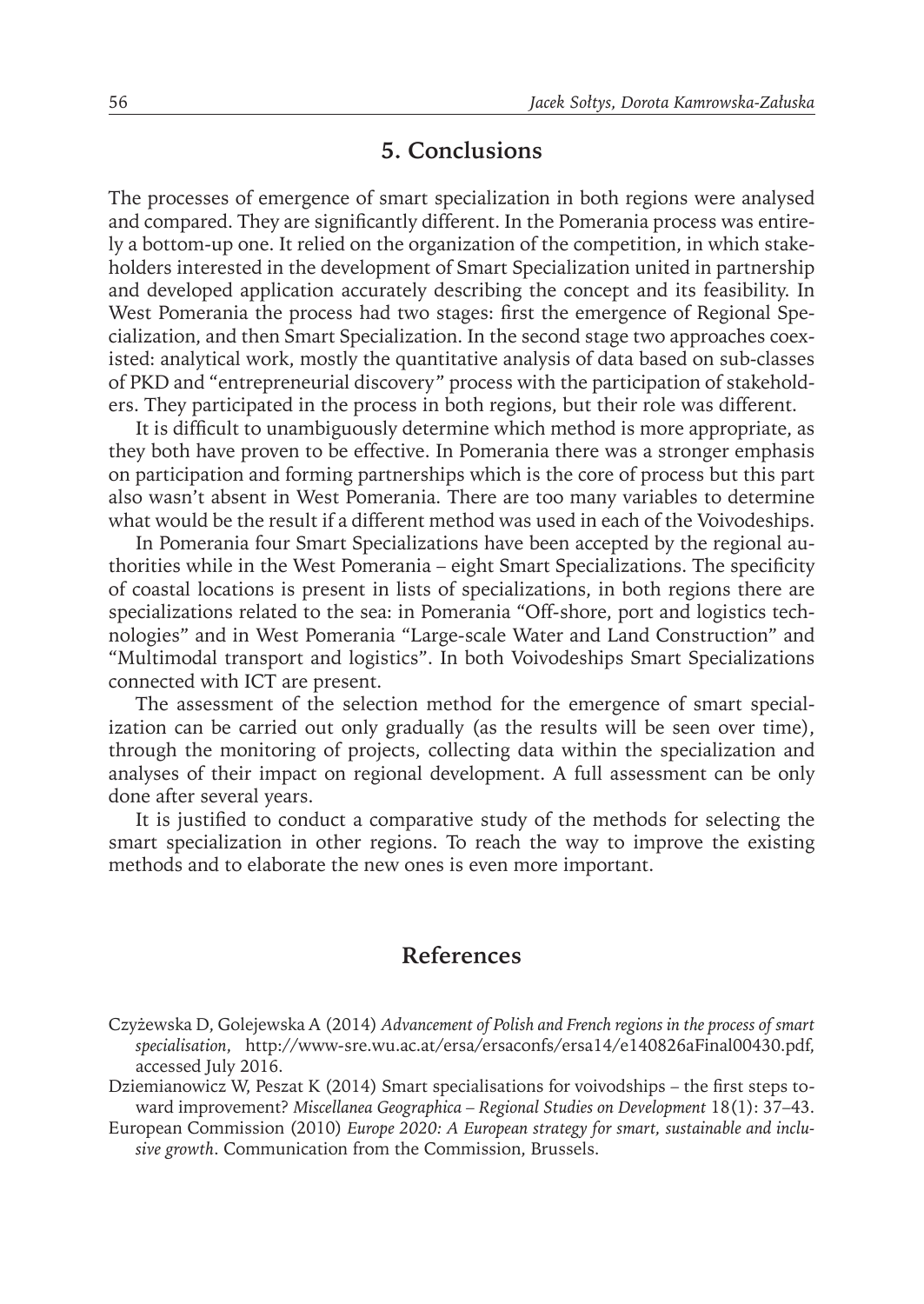- Foray D, David PA, Hall BH (2011) *Smart specialization. From academic idea to political instrument, the surprising career of a concept and the difficulties involved in its implementation*. EPFL – MTEI Working Paper, November 2011, https://infoscience.epfl.ch/record/170252, accessed June 2014.
- Foray D (2014) *Smart specialization. An Industrial Renaissance in Europe*. PowerPoint presentation, Vienna: Federation of Austrian Industries, June  $6<sup>th</sup>$  2014, wiiw.ac.at/session-iii-smart-specialisation-dlp-3276.pdf
- Fotakis C, Rosenmöller M, Brennan J, Matei L, Nikolov R, Petiot C, Puukka J (2014) *The role of Universities and Research Organisations as drivers for Smart Specialization at regional level*. European Commission, Brussels.
- Gulc A (2015) Analysis of methodological approach to identify smart specialization on the example of Polish regions. *Procedia-Social and Behavioral Sciences* 213: 817–823.
- Identyfikacja inteligentnych specjalizacji w regionie województwa pomorskiego konwergencja technologiczna. (2014) Warszawa, http://pomorskie.eu/pl/inteligentne\_ specjalizacje/aktualnosci/identyfikacja\_inteligentnych\_specjalizacji, accessed June 2014.
- Kamrowska-Załuska D, Sołtys J (2014) Methodological identification of opportunities for development of smart specialisation in Pomorskie Voivodeship in Poland. 54th Congress of the European Regional Science Association: *Regional development & globalisation: Best practices*, 26–29 August 2014, St. Petersburg, Russia, https://www.econstor.eu/handle/10419/124463, accessed June 2015.
- Kardas M (2011) Inteligentna specjalizacja (nowa) koncepcja polityki innowacyjnej. *Optimum. Studia Ekonomiczne* 2.50: 121–136.
- Karta oceny merytorycznej aplikacji końcowej. (2014). In: *Regulaminu konkursu na wybór inteligentnych specjalizacji Pomorza*, załącznik V, http://pomorskie.eu/pl/inteligentne\_specjalizacje/konkurs/ogloszenie\_konkursu, accessed June 2014.
- Kryteria wyboru inteligentnych specjalizacji (2014), http://pomorskie.eu/pl/inteligentne\_ specializacje/kryteria\_wyboru, accessed June 2014.
- Malik K (ed.) (2013) *Polityka rozwoju regionów oparta na specjalizacjach inteligentnych*. Studia KPZK PAN CLV.
- McCann P, Ortega-Argilés R (2015) Smart specialization, regional growth and applications to European Union cohesion policy. *Regional Studies* 49(8): 1291–1302.
- Ministerstwo Gospodarki, *Krajowa inteligentna specjalizacja* (2014). http://www.mg.gov.pl/ files/upload/20534/Krajowa%20inteligentna%20specjalizacja.pdf, accessed June 2014.
- Nowakowska A (2016) Inteligentne specjalizacje nowa architektura regionalnej polityki innowacyjnej. *Studia KPZK PAN* 170: 56–66.
- Nazarko Ł (2014) Inteligentne specjalizacje polskich regionów przyczynek do ewaluacji. *Przedsiębiorczość i Zarządzanie* 15, 8, p. I: 247–262.
- Piatkowski M, Szuba T, Wolszczak G (2014) *Review of national and regional research and innovation strategies for smart specialization (RIS3) in Poland*. Warsaw: World Bank, https://openknowledge.worldbank.org/handle/10986/17839 License: CC BY 3.0 IGO, accessed March 2016.
- Proces identyfikacji inteligentnych specjalizacji w województwie pomorskim. (2014) http://pomorskie.eu/pl/inteligentne\_specjalizacje/proces\_wylaniania\_is?pscope=2 [14.06.2014].
- Propozycje inteligentnych specjalizacji zgłoszone w konkursie, http://wrotapomorza.pl/pl/ inteligentne\_specjalizacje/aktualnosci/propozycje, accessed May 2015.
- Ranga M (2013) A Triple Helix Systems horse for the Smart Specialisation carriage. In Triple Helix XI Conference Workshop Supercharging the Triple Helix: Smart Specialisation as a game changer, London, pp. 8–10.